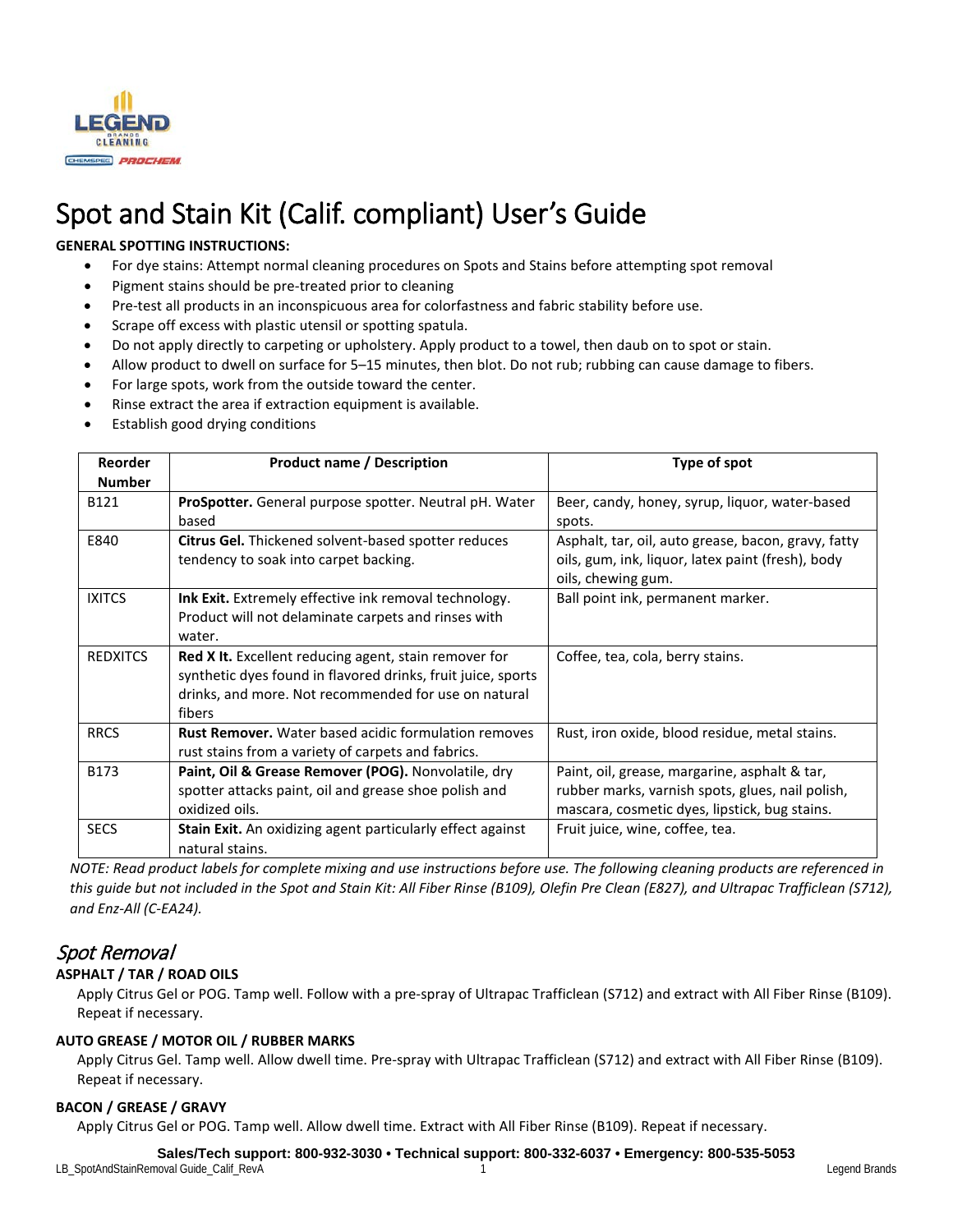#### **BEER / SOFT DRINKS**

Apply ProSpotter. Tamp well. Allow dwell time. Extract. For difficult stains apply EnzAll. Allow 10-15 min or longer dwell time. Extract with All Fiber Rinse

#### **BLOOD / EGGS**

Apply ProSpotter. Tamp well. Allow dwell time. Extract. If still noticeable, apply Rust Remover (B198). Extract with All Fiber Rinse (B109).

#### **BUTTER / FATS / MARGARINE**

Apply Citrus Gel or Enz-All (C-EA24). Tamp well. Allow dwell time. Extract with All Fiber Rinse (B109).

#### **CANDLE WAX / CRAYON**

Apply Citrus Gel. Tamp well. Extract with All Fiber Rinse (B109).

#### **CANDY / HONEY / SYRUP**

Apply Professional Spot Lifer. Tamp well. Allow dwell time. Extract with All Fiber Rinse (B109).

#### **CHOCOLATE / COCOA**

Apply ProSpotter (B121). Tamp well. Allow dwell time. Extract with All Fiber Rinse (B109).

#### **COFFEE / TEA / WINE**

Apply StainExit. Tamp well. Allow dwell time. Extract with All Fiber Rinse (B109).

#### **CREAM / MILK / ICE CREAM**

Apply ProSpotter. Tamp well. Allow dwell time. Extract with All Fiber Rinse (B109). Allow 10-15 min. or longer dwell time. Extract. Note: Old stains may require longer exposure time.

#### **PERSPIRATION / BODY OILS**

Apply ProSpotter. Tamp well. Allow dwell time. Extract with All Fiber Rinse (B109).

#### **FECES**

Apply Professional Spot Liter. Allow to dwell. Extract. If stains remain, synthetic dyes may be present. Apply Red X It to remove.

#### **VOMIT / PET FOOD**

Apply ProSpotter. Tamp well. Allow dwell time. Extract with All Fiber Rinse (B109).

# Dye and Pigments Stain Removal

# **INK / PERMANENT MARKER**

Apply Ink Exit. Allow to dwell. Blot and repeat as needed. Extract with water.

# **KETCHUP / TOMATO SAUCE**

Apply Red X It. Allow to dwell. Extract with All Fiber Rinse (B109).

#### **PAINT (FRESH) / NAIL POLISH**

Apply Citrus Gel or POG. Allow 5-10 min. dwell time. Extract with All Fiber Rinse (B109). Repeat as necessary.

#### **PAINT (DRIED)**

Cross cut paint film to allow product penetration. Apply POG. Allow dwell time. Extract with All Fiber Rinse (B109).

#### **PET URINE**

For difficult stains apply ProRestore Products UnDuzIt Unleashed (not included in the kit). Follow label instructions

#### **RUST**

Apply Rust Remover. Allow to dwell. Pre-spray with Ultrapac Trafficlean (S712). Extract with All Fiber Rinse (B109). Repeat as necessary.

#### **SHOE POLISH / LIPSTICK**

Apply Citrus Gel. Allow to dwell. Blot with white paper towel. Pre-spray with Ultrapac Trafficlean (S712) and extract with All Fiber Rinse (B109).

#### **CHEWING GUM**

Harden chewing gum with ice. Scrape off excess. Apply Citrus Gel sparingly to gum spot. Allow dwell time. Scrape off remaining material with spatula. Extract with All Fiber Rinse (B109).

#### **Safety Notes:**

• Read Safety Data Sheets and product labels before using any product.

**Sales/Tech support: 800-932-3030 • Technical support: 800-332-6037 • Emergency: 800-535-5053**